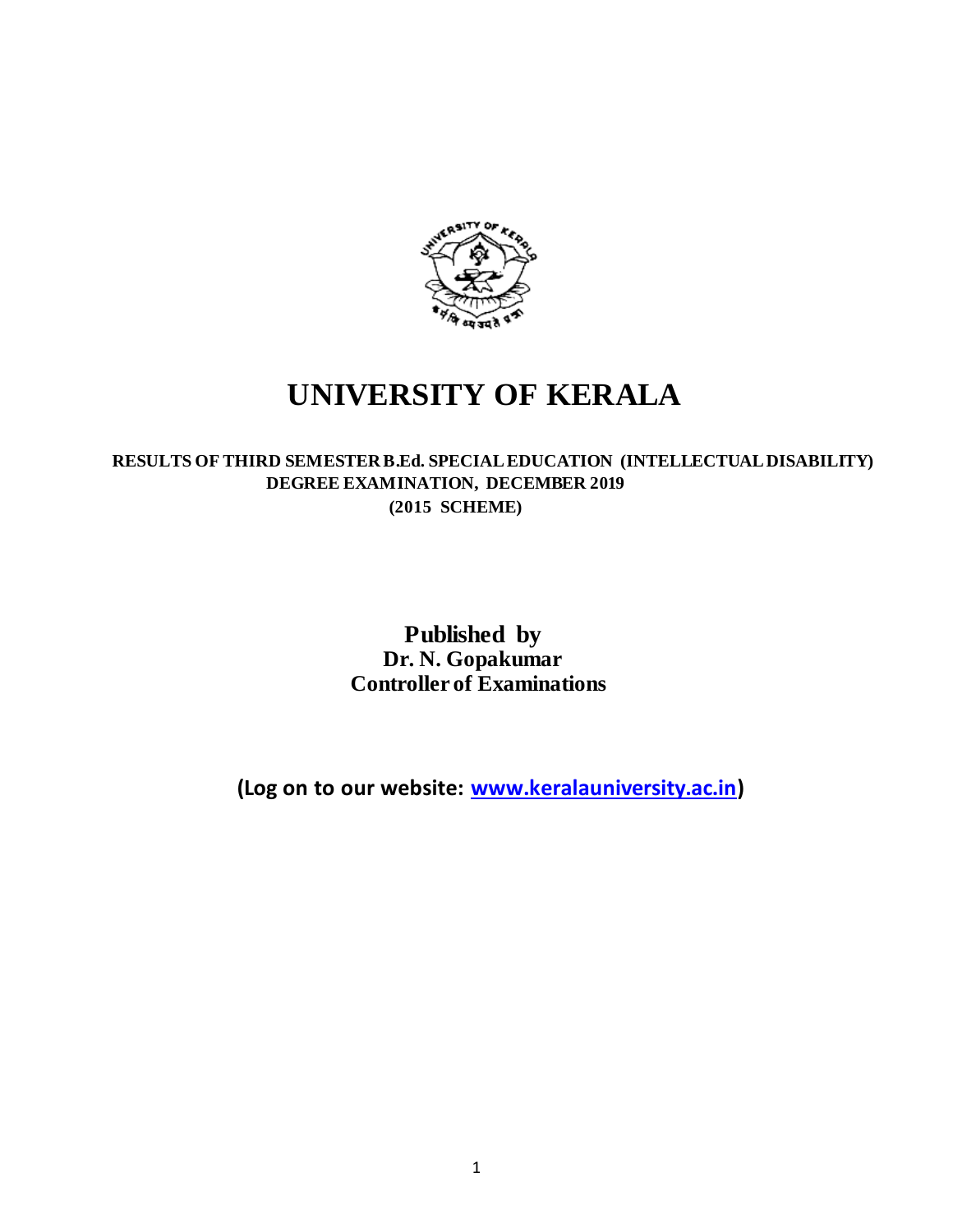**No. EG VI B/B.Ed./2020 Not to be published before 27.05.2020**

## **UNIVERSITY OF KERALA**

#### **NOTIFICATION**

#### **Results of the Third Semester B.Ed. Special Education (Intellectual Disability) Degree Examination, December 2019 (2015 Scheme)**

- 1. The following is the Provisional list of Register Numbers of the successfulcandidates of Third Semester B.Ed. Special Education (Intellectual Disability) Degree Examination, December 2019 (2015 Scheme)
- 2. The Grade secured by each successful candidate is shown against the Register Number.
- 3. The Candidates who wish to get their answer scripts revalued/scrutinized should send their application in the prescribed form with the required fees so as to reach the Controller of Examinations on or before 12.06.2020.
- 4. The Result is available in the official website of the University, [www.keralauniversity.ac.in](http://www.keralauniversity.ac.in/)

University Buildings, Thiruvananthapuram, Dated : 27.05.2020

Sd/- **CONTROLLER OF EXAMINATIONS**

To

1. The PRO for urgent press release 2. Enquiry 3. P.S. to V.C./P.V.C. 4. P.A. to C.E. 5. DR IV/AR (B.Ed.)/AR (Revaluation)/KUCC 6. EJ III Section 7.Stock File/File Copy/Office Copy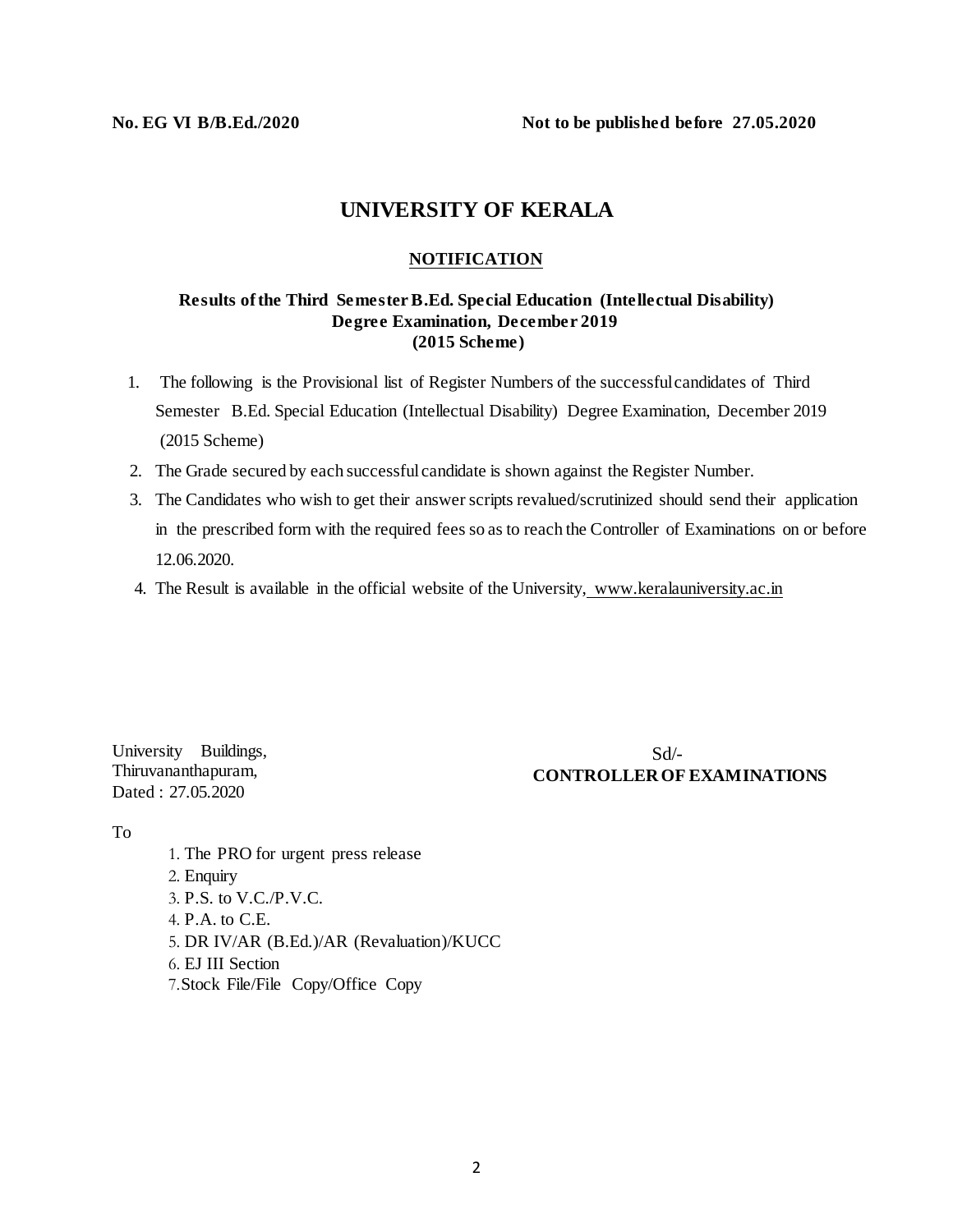#### Form No : 137

## **UNIVERSITY OF KERALA**

## **Result Abstract (For Syndicate Members)**

### **B.Ed. Courses in Affiliated Colleges**

Semester : 3 Month & Year : December 2019

| Exam. Code | Name of the Programme                       | No. of Students            |  |  | Pass $%$ |
|------------|---------------------------------------------|----------------------------|--|--|----------|
|            |                                             | Registered Appeared Passed |  |  |          |
| 18315304   | Special Education [Intellectual Disability] |                            |  |  | 100      |

 $Sd$  /-

**Dr. N. Gopakumar** Controller of Examinations